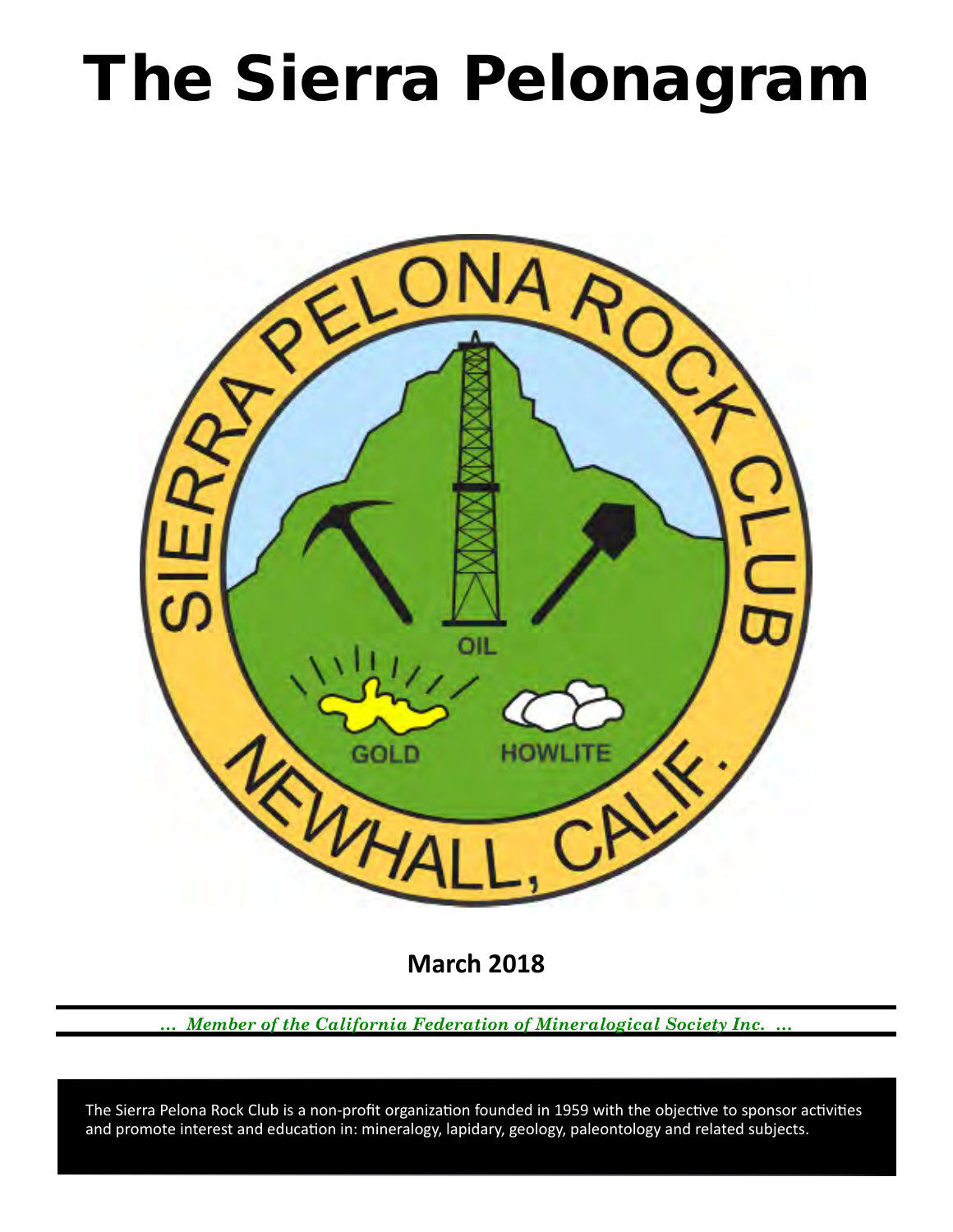### **Board Meeting Minutes 3/6/2018**

Meeting Began: 7:03pm Meeting Ended: 8:02pm Attendees: Ron Rackliffe President, Bill Webber Vice-President, Shana Ruiz Secretary, Julie Tinoco Field Trip Planner, Heidi Webber Membership/Pelonagram Publisher, Editor, and Tina White Programs.

New Member Applications: We have 3 new members who were voted in. Steve Thomas, Karen and Kory Linder.

Finances: Heidi mentioned that there are a few members that still owe dues. The club has made their payment to the CMFS. Also, Procedures are changing on how we accept new member applications. Dues are to be paid at the time of when the application is turned in for new membership interest. For whatever reason the new member is not voting in or accepted into the Club. All monies will be returned.

Workshop Schedule:

Dates will be as follows for this year- March 31st, June 30th, & October 13th.

Dates reserved for our Meetings and Christmas Party. We are still working on getting that coordinated.

Planning the last part of the year's field trips; The Board voted on the Sept. 22nd field trip.

We will be going to the Club's Claim North Edwards in Mojave Desert just past Jawbone Canyon. We will be having a BBQ Weenie Roast there as well as the field trip. Collecting our famous Travertine. We are still working on Oct. & Nov. Field trips.

We talked briefly about the Victorville Tailgate coming up on March 10th. Fieldtrip. Emails and Facebook notifications went out to Members.

T-Shirts orders: We will be ordering/getting more inventory of the grey, teal, and turquoise shirts.

This concluded our Meeting.

Sincerely your Club Secretary,

Shana Ruiz





#### **Birthdays**

**March April**

Norma Holt Sarita Hyde Greg Mazourek Tristan Marsala Evelyn Velie Bill Webber

Ruth Hidalgo Lynne Alexander Yolanda Resnick Michael Shane Ron Strathmann Steve Thomas Michael Wertz

## **Officers:**

President – Ron Rackliffe Vice‑President – Bill Webber Secretary: Shana Brunes-Ruiz Treasurer –Kay Denson Federation Director (CFMS/AFMS) --Evelyn Velie

## **Chairpersons:**

Claim--Mike Serino Donation Rock Table--Ron and Akiko Strathmann Equipment--Bill Webber Field Trips – Julie Tinoco Historian ‑Open Hospitality – Evelyn Velie Membership – Heidi Webber On-Line Presence (website)-- Larry Holt Pelonagram Publisher, Editor – Heidi Webber Programs –Tina White Publicity –Bruce Velie Sunshine--Brigitte Mazourek

The Sierra Pelona Rock Club, is a member of the California and American Federation of Mineralogical Societies, Inc. (CFMS/AFMS). The general club meetings (Open to the public) are at 7:30 PM, on the 3rd Tuesday of each month at:

# **The Clubhouse of the Greenbrier Mobile Estates EAST 21301 Soledad Canyon Rd Canyon Country, CA 91351**

Contact the Club or the Sierra Pelonagram Editor at:

**Sierra Pelona Rock Club P.O. Box 221256 Newhall, Ca. 91322** Or e‑mail: hwebber@pacbell.net *Visit the SPRC website [www.sierrapelona.com](http://www.sierrapelona.com/)*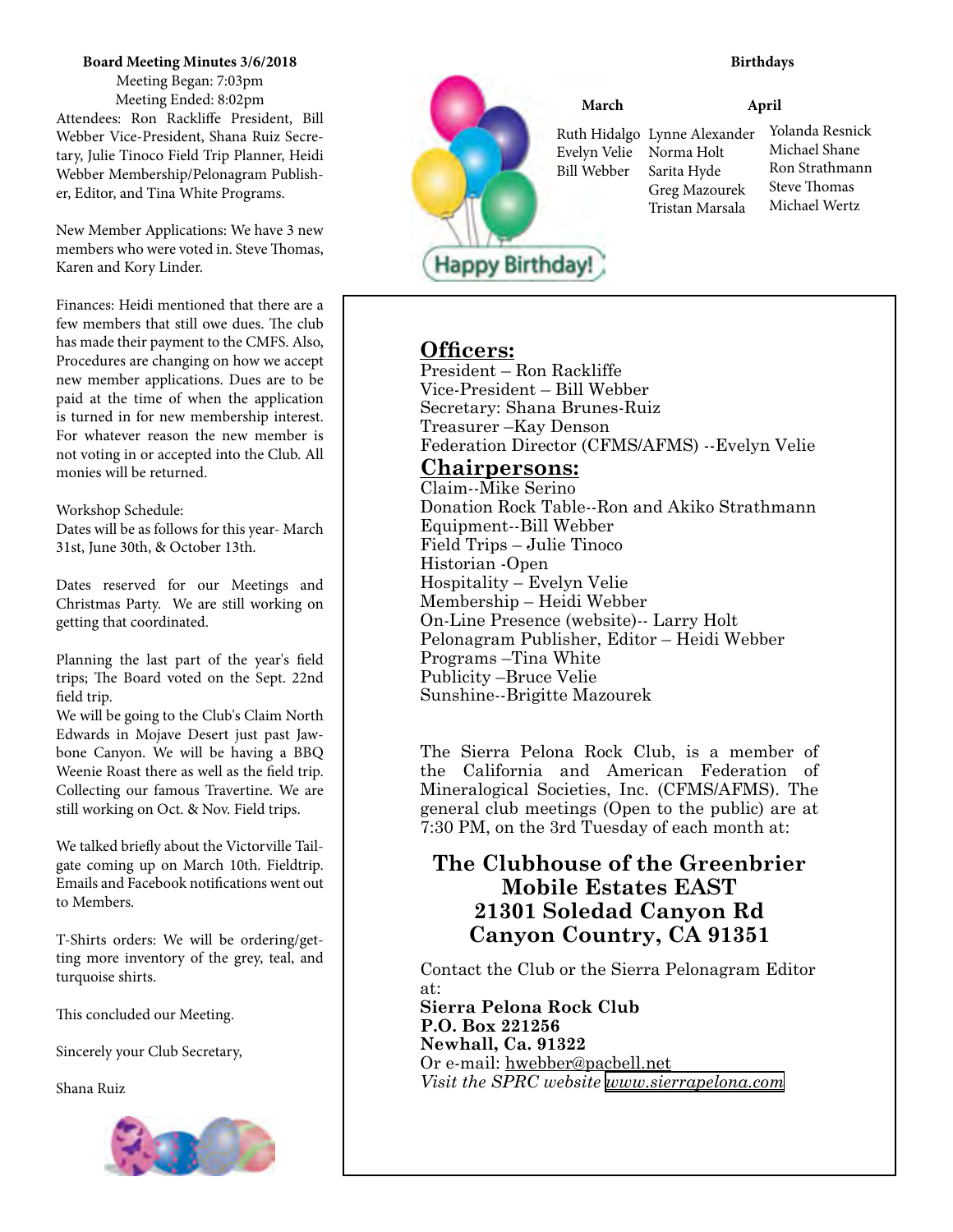

#### **Hi Everybody!**

 We had a great trip March 10th as we helped support one of our neighboring clubs. We went to the Stoddard Wells tailgate with a field trip to collect tri-colored marble in the nearby hills. The weather was not perfect, as we had some light rain, it still was a good day as the rain did not make for any uncomfortableness (not sure if that is a correct word, but it passed spellcheck) and we could collect all that we could carry.

 Our next trip is tentatively scheduled to be Sharks Tooth Hill, regular admission is \$40 for adults, but if we have enough people going (6) we would qualify for a discount of \$10 per person. Please let us know at our meeting if you plan to go, so we can make arrangements with the site for our group.

Thanks,

Ron R

**Club Meeting 02/20/2018** Meeting Began: 7:40pm Meeting Ended: 8:12pm

Started off the meeting, greeting the guests. We had a visitor all the way from Alabama. Thank you for joining us. Then Ron Rackliffe our President, gave out the New Membership packets. Welcome all, I hope you all will enjoy the rock club and continue to stay with us for years to come.

There was a overview of what went on at the last Board Meeting. Regarding our finances, there are still some outstanding dues that needs to get paid. Much appreciation to the members that have paid already. There were t-shirts & hats for sale. If you didn't get a chance to purchase one, please see Kay Denson at the next meeting. She can also put in a order for a certain color or size if she doesn't have it with her . Special thanks to the members that pitched in to bring snacks and drinks. There was so many to choose from. Please see Evelyn Velie if you are able to contribute to bring snacks or drinks. She has the sign-up sheet. Thank you everyone for your participation in the raffle and silent auction tables.

Talked briefly about the February field trip, which was a great turn out. We joined the CFMS Lavic Siding event. Then the Club did their own field trip afterwards that ending in a turned-about kind of way.

Up next was Tina White who handles our programs. She gave a great presentation about our up-coming field trip on March 10th. Once again we are doing a trip before our club meeting, then we will get back to our regular schedule. We will be going to the 42nd annual Stoddard Wells ROCK HOUND "Tailgate" in Victorville, CA. March 9th,10th and 11th, 2018 9 — 5:00 p.m. daily. FREE Event Gem Show. The club will be going on Saturday March 10th and field trip starts at 9am. Club meets at Mammoth Lane at 6:30am. We will be collecting tri-colored marble & antique verde (old volcanic material). Also, there is hematite. There will be carpooling or you will need a high-clearance vehicle going in 8 miles then 4 wheel drive for the last 1½ miles in. Bring goggles/eye protection, gloves, rock picks/buckets, & good hiking boots. The show will have all sorts of goodies- rough material, cabs, slabs, food, drinks, & prizes.

March 3rd & 4th is Ventura's Gem Show at Ventura Fairgrounds. Free admission for those who are interested.

Hope to see you all!

Sincerely your Club Secretary,





**A Great Big Welcome** To our newest members Steve Thomas and Karen and Kory Lindner!